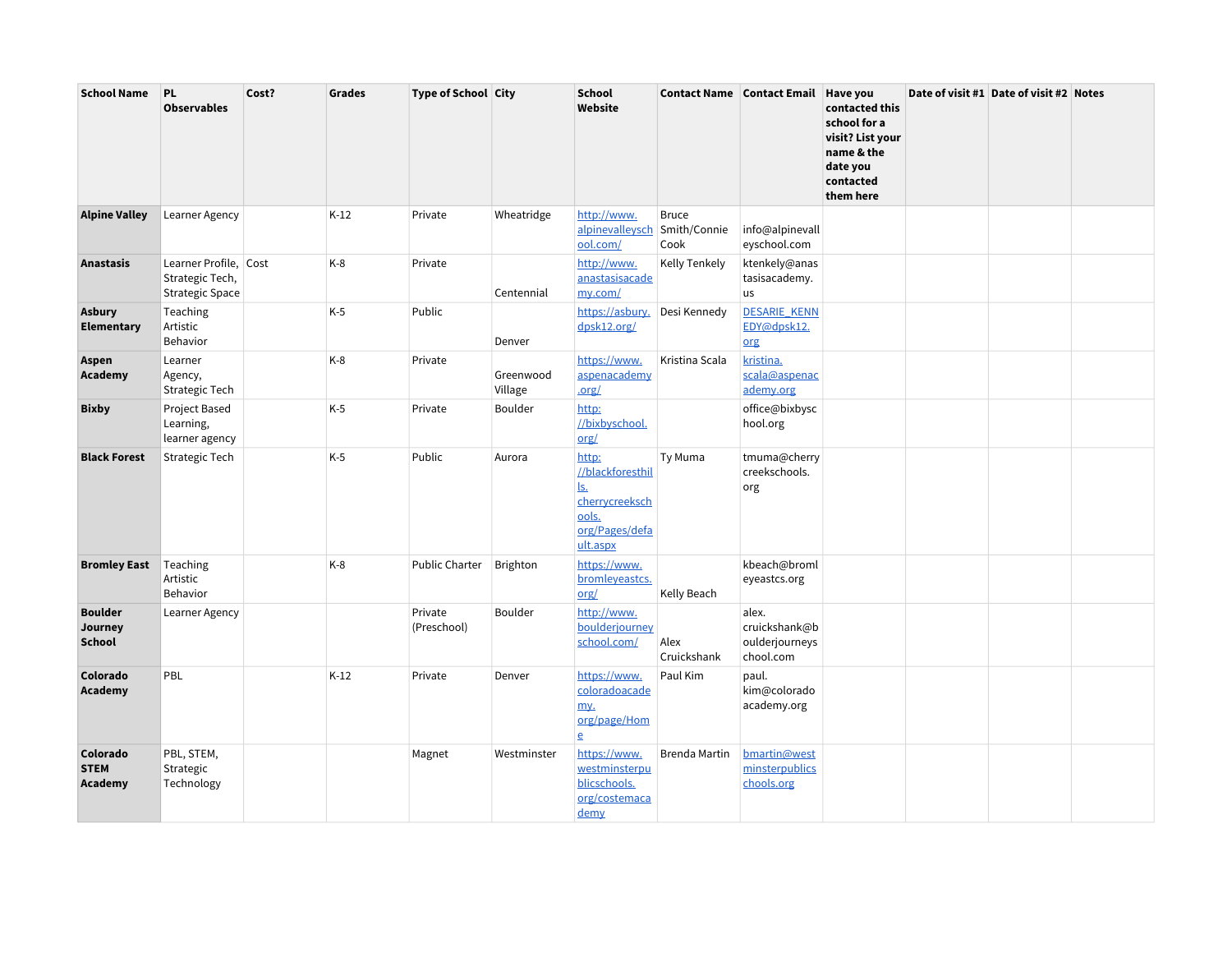| <b>Compass</b><br>Montessori -<br>Golden                 | Learner<br>Agency,<br>Montessori                                        | <b>PK-12</b> | Public Charter        | Golden             | http://www.<br>compassmonte<br>ssori.<br>org/Content2/6<br>$\overline{4}$                              |                           |                                        |  |  |
|----------------------------------------------------------|-------------------------------------------------------------------------|--------------|-----------------------|--------------------|--------------------------------------------------------------------------------------------------------|---------------------------|----------------------------------------|--|--|
| <b>Compass</b><br>Montessori -<br><b>Wheat Ridge</b>     | Montessori                                                              | <b>PK-12</b> | <b>Public Charter</b> | <b>Wheat Ridge</b> | http://www.<br>compassmonte<br>ssori.<br>org/Content2/6<br>$\overline{4}$                              |                           |                                        |  |  |
| Creativity,<br>Challenge,<br><b>Community</b><br>Charter | Learner Profile<br>Data, Goal<br>Setting                                | $K-5$        | <b>DPS Charter</b>    | Denver             | http://c3.<br>dpsk12.org/                                                                              | <b>Brent</b><br>Applebaum | brent_appleba<br>um@dpsk12.<br>org     |  |  |
| <b>DDES</b>                                              | PBL                                                                     | $K-5$        | <b>DPS Charter</b>    | Denver             | http:<br>//ddeschools.<br>$org/$                                                                       | Meghan<br>MacDonald       | meghan.<br>macdonald@d<br>deschool.org |  |  |
| <b>Denver Green</b><br><b>School</b>                     | PBL                                                                     | PK-8         | Magnet                | Denver             | http://www.<br>denvergreensc<br>hool.com/                                                              |                           |                                        |  |  |
| <b>Grant Beacon</b><br><b>Middle School</b>              | Strategic Tech                                                          |              | 6-8 Public            | Denver             | https:<br>//beaconnetwo<br>rkschools.<br>org/gbms/                                                     | Kevin Croghan             | kevin_croghan<br>@dpsk12.org           |  |  |
| <b>Horizons</b>                                          | Learner<br>Agency, multi-<br>age<br>classrooms,<br>learner<br>portfolio | $K-8$        | Public Magnet         | Boulder            | http:<br>//horizonsk8sc<br>hool.<br>org/about/                                                         |                           |                                        |  |  |
| JeffCo Open<br><b>School</b>                             | Multi-Age,<br>Learner Agency                                            | <b>PK-12</b> | Public Magnet         | Lakewood           | http://jcos.<br>jeffcopublicsch<br>ools.org/home                                                       | Scott Bain                | sbain@jeffco.<br>k12.co.us             |  |  |
| Mapleton<br><b>Early College</b><br><b>High School</b>   | Real world<br>application                                               | $9 - 12$     |                       | Thornton           | https://www.<br>mapleton.<br>us/School/Dep<br>artment/37-<br>Mapleton-<br>Early-College-<br><b>MEC</b> |                           |                                        |  |  |
| <b>Mosaic</b>                                            | Learner Agency                                                          |              | Magnet                | Castle Rock        |                                                                                                        | Ryan<br>McClintock        | Ryan.<br>McClintock@dc<br>sdk12.org    |  |  |
| Odyssey                                                  | PBL                                                                     | $K-8$        | Charter               | Denver             | http:<br>//odysseydenv<br>er.org/                                                                      |                           |                                        |  |  |
| <b>Polaris</b>                                           | Gifted/talented<br>, arts                                               | $K-5$        | Magnet                | Denver             | http://polaris.<br>dpsk12.org/                                                                         | Ann Sterrett              | anne_sterrett@<br>dpsk12.org           |  |  |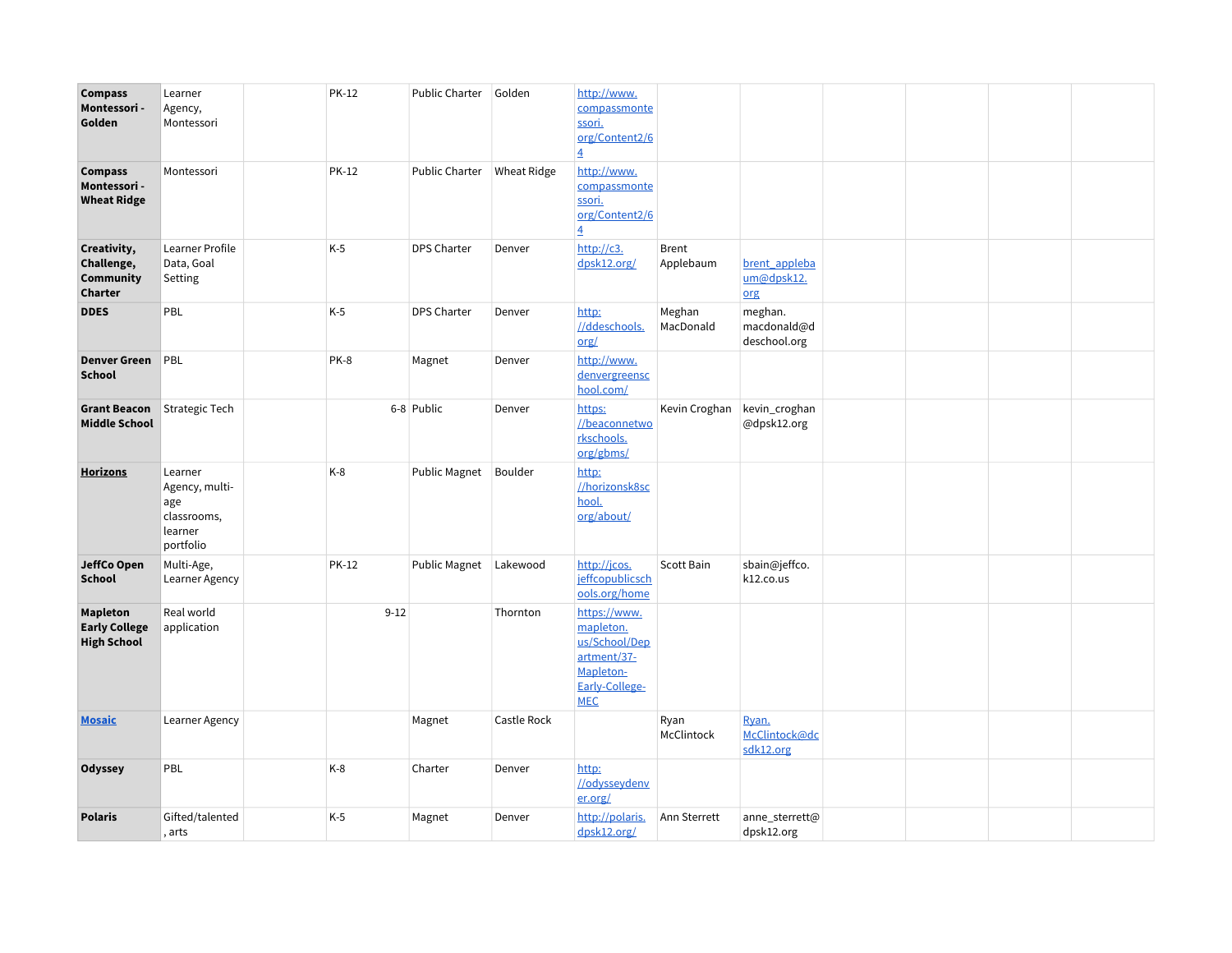| Ralston<br>Elementary<br><b>School</b>                                           | PBL                                   | $K-5$  | Public      | Golden              | http:<br>//ralstones.<br>jeffcopublicsch<br>ools.org/                            |                      |                                              |  |  |
|----------------------------------------------------------------------------------|---------------------------------------|--------|-------------|---------------------|----------------------------------------------------------------------------------|----------------------|----------------------------------------------|--|--|
| <b>Rocky</b><br>Mountain<br><b>School of</b><br><b>Expeditionary</b><br>Learning | Expeditionary<br>Learning             | $K-5$  | DPS Charter | Denver              | http://www.<br>rmsel.<br>org/index.html                                          | Curr & Inst)         | Marci Elder (Dir   melder@rmsel.<br>org      |  |  |
| <b>Sage Canyon</b><br>Elementary                                                 | PBL                                   | $K-5$  | Public      | Castle Rock         | https://sce.<br>dcsdk12.org/                                                     | Stephanie<br>Crowe   | stephanie.<br>crowe@dcsdk1<br>2.org          |  |  |
| Primary                                                                          | <b>Stanley British Learner Agency</b> | $K-8$  | Private     | Denver              | https://www.<br>stanleybps.org/                                                  | <b>Tim Barrier</b>   | tim.<br>barrier@stanle<br>ybps.org           |  |  |
| <b>STEM lab</b>                                                                  | PBL, STEM                             | $K-8$  | Magnet      | Northglenn          | https://stem.<br>adams12.org/                                                    | Tracey<br>Calderon   | Tracey.<br>calderon@ada<br>msk12.org         |  |  |
| <b>STEM launch</b>                                                               | PBL, STEM                             | $K-8$  | Magnet      | Thornton            | www.<br>stemlaunch.org                                                           | Katherine<br>Klaver  | kla014617@ad<br>ams12.org                    |  |  |
| <b>The Logan</b><br><b>School</b>                                                | Learner Agency                        | $K-5$  | Private     | Denver              | https://www.<br>theloganschool<br>.org/                                          | Shae Schneider shae. | schneider@the<br>loganschool.<br>org         |  |  |
| <b>The Studio</b><br><b>School</b>                                               | Art Integration                       | $K-5$  | Magnet      | Northglenn          | https:<br>//studioschool.<br>adams12.org/                                        | Sharla Kaczar        | sharla.<br>kaczar@adams<br>12.org            |  |  |
| <b>Timber Trail</b><br>Elementary                                                | PBL                                   | $K-5$  | Public      | <b>Castle Pines</b> | https://tte.<br>dcsdk12.org/                                                     | Michele Radke        | Michele.<br>Radke@dcsdk1<br>2.org            |  |  |
| <b>Trailblazer</b><br>Elementary                                                 | PL Driver Model                       | $K-5$  | Public      | Colorado<br>Springs |                                                                                  |                      |                                              |  |  |
| <b>Village East</b><br>Elementary                                                | Teaching<br>Artistic<br>Behavior      | $K-5$  | Public      | Aurora              | http:<br>//villageeast.<br>cherrycreeksch<br>ools.<br>org/Pages/defa<br>ult.aspx | Dale Zalmstra        | dzalmstra@che<br>rrycreekschool<br>s.org     |  |  |
| Watershed<br><b>School</b>                                                       | PBL                                   | $K-12$ | Private     | Boulder             | http://www.<br>watershedscho<br>ol.org/                                          | Greg Bamford         | greg.<br>bamford@wate<br>rshedschool.<br>org |  |  |